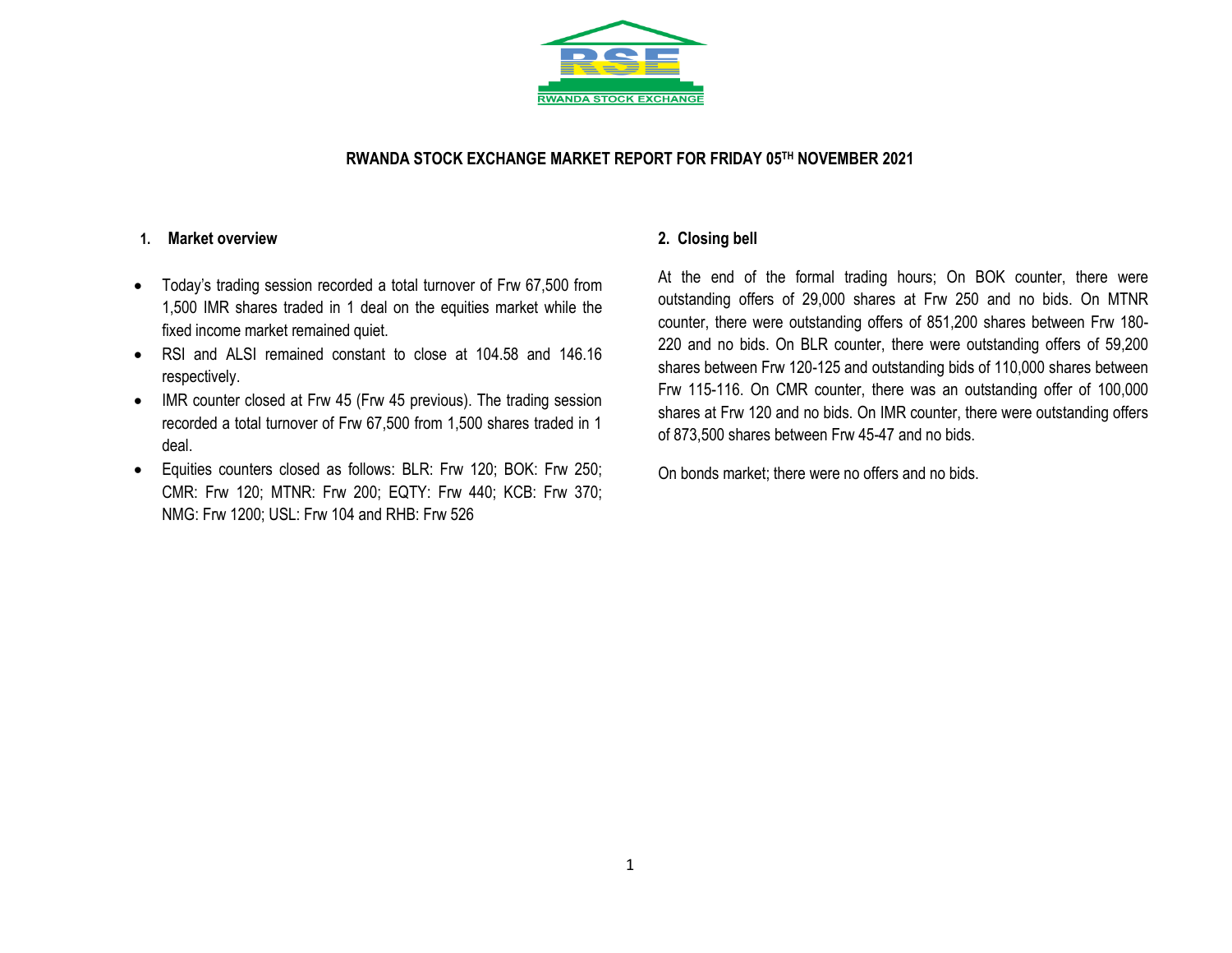# **3. Equities Market on 05/11/2021**

| <b>ISIN-CODE</b>    | <b>Stock</b> |       | Past 12<br>months<br>High - Low | <b>High</b> | Today's<br>session<br>Low | <b>Closing</b> | Prev. | Change  | <b>Volume</b> | <b>Value</b> |
|---------------------|--------------|-------|---------------------------------|-------------|---------------------------|----------------|-------|---------|---------------|--------------|
| RW000A1JCYA5        | <b>BOK</b>   | 250   | 225                             | 0.00        | 0.00                      | 250            | 250   | 0.00    | 0.00          | 0.00         |
| RW000A1H63N6        | <b>BLR</b>   | 124   | 100                             | 0.00        | 0.00                      | 120            | 120   | 0.00    | 0.00          | 0.00         |
| KE0000000380        | <b>NMG</b>   | 1,200 | 1,200                           | 0.00        | 0.00                      | 1,200          | 1,200 | 0.00    | 0.00          | 0.00         |
| KE0000000315        | <b>KCB</b>   | 370   | 370                             | 0.00        | 0.00                      | 370            | 370   | 0.00    | 0.00          | 0.00         |
| KE0000000489        | <b>USL</b>   | 104   | 104                             | 0.00        | 0.00                      | 104            | 104   | 0.00    | 0.00          | 0.00         |
| KE0000000554        | <b>EQTY</b>  | 440   | 440                             | 0.00        | 0.00                      | 440            | 440   | 0.00    | 0.00          | 0.00         |
| <b>RW000A2DN989</b> | <b>IMR</b>   | 47    | 42                              | 45          | 45                        | 45             | 45    | $+0.00$ | 1,500         | 67,500       |
| ZAE000244737        | <b>RHB</b>   | 526   | 526                             | 0.00        | 0.00                      | 526            | 526   | 0.00    | 0.00          | 0.00         |
| RW000A2QAPH5        | <b>CMR</b>   | 120   | 120                             | 0.00        | 0.00                      | 120            | 120   | 0.00    | 0.00          | 0.00         |
| RW000A3CNNB4        | <b>MTNR</b>  | 269   | 200                             | 0.00        | 0.00                      | 200            | 200   | 0.00    | 0.00          | 0.00         |

| <b>Market Status</b> |          |
|----------------------|----------|
| 08h50-08h59          | Pre-Open |
| 09h00-12h00          | Open     |
| 12h00-08h50          | Close    |

| <b>INDICES</b>                      | <b>Previous</b> | <b>Today</b> | <b>Points</b> | <b>Change %</b> |
|-------------------------------------|-----------------|--------------|---------------|-----------------|
| <b>RSI</b>                          | 104.58          | 104.58       | $+0.00$       | $+0.00$         |
| <b>ALSI</b>                         | 146.16          | 146.16       | $+0.00$       | $+0.00$         |
| <b>OTHER TRADING</b><br><b>STAT</b> |                 |              |               |                 |
| <b>Shares traded</b>                | 400             | 1,500        | 1,100         | 275             |
| <b>Equity Turnover</b>              | 100,000         | 67,500       | (32,500)      | (32.5)          |
| <b>Number of deals</b>              | 1.00            | 1.00         | 0.00          | 0.00            |

|                 | Exchange rate against Frw as at 05/11/2021 |        |          |  |  |  |  |  |
|-----------------|--------------------------------------------|--------|----------|--|--|--|--|--|
| <b>Currency</b> | Sell                                       | Buy    | Average  |  |  |  |  |  |
|                 |                                            |        |          |  |  |  |  |  |
| <b>USD</b>      | 1,013.16                                   | 993.30 | 1,003.23 |  |  |  |  |  |
| <b>KES</b>      | 9.07                                       | 8.90   | 8.98     |  |  |  |  |  |
| <b>UGS</b>      | 0.28                                       | 0.27   | 0.28     |  |  |  |  |  |
| BIF             | 0.50                                       | 0.49   | 0.50     |  |  |  |  |  |
| <b>TZS</b>      | 0.44                                       | 0.43   | 0.43     |  |  |  |  |  |
| <b>ZAR</b>      | 66.50                                      | 65.20  | 65.85    |  |  |  |  |  |
|                 | <b>Market Capitalization (Frw)</b>         |        |          |  |  |  |  |  |
|                 | 3,726,510,000,616                          |        |          |  |  |  |  |  |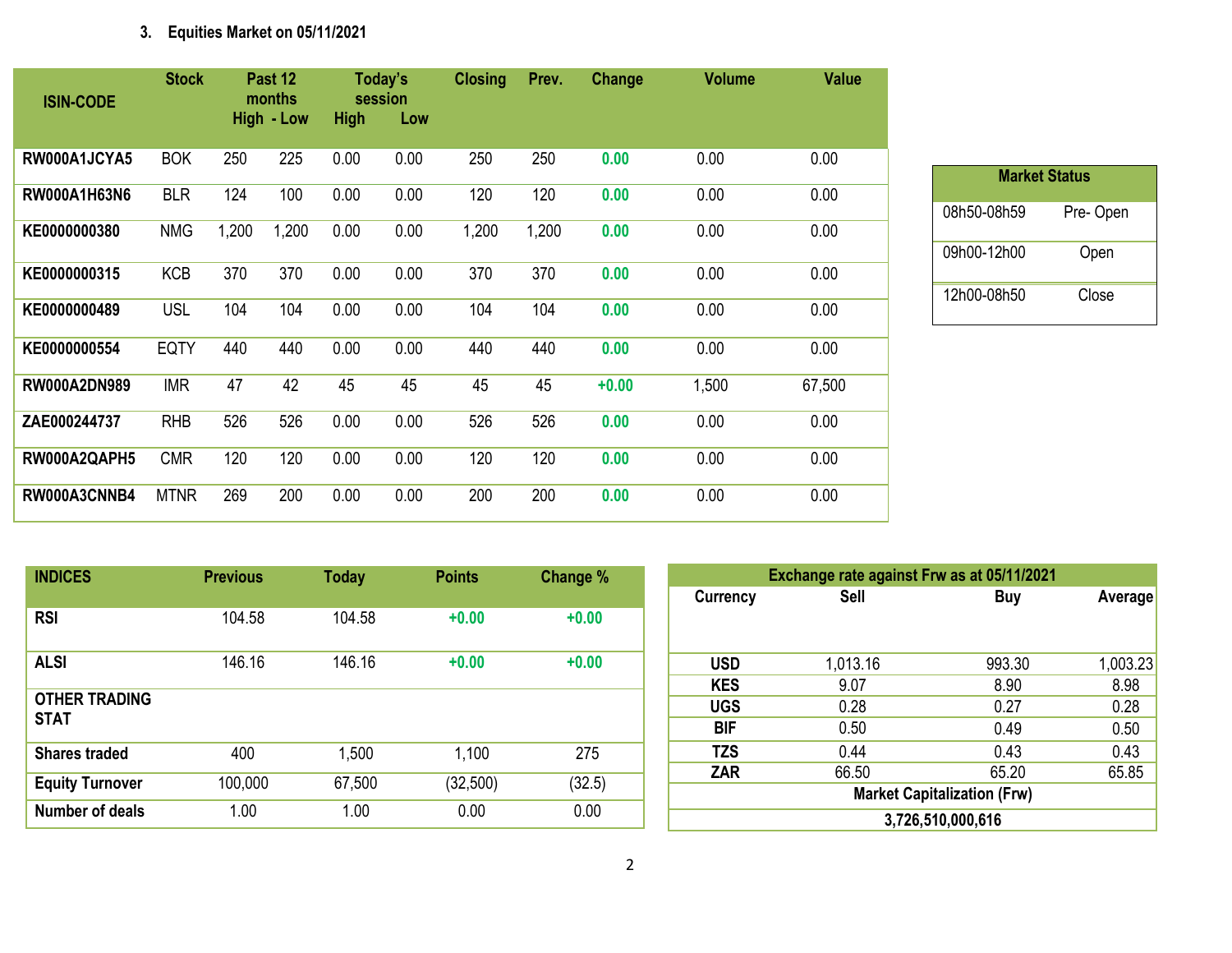**4. INDICES**



# **5. Bond market on 05/11/2021**

## **A. Government bonds**

| <b>ISIN-CODE</b>    | <b>Status</b> | <b>Security</b> | <b>Maturity</b> | <b>Coupon rate</b> | Close.       | Prev.        | <b>Bids</b> | <b>Offers</b> | <b>Bond traded</b> |
|---------------------|---------------|-----------------|-----------------|--------------------|--------------|--------------|-------------|---------------|--------------------|
|                     |               |                 |                 |                    | <b>Price</b> | <b>Price</b> |             |               |                    |
| RW000A1ZTAM0        |               | FXD4/2014/7yrs  | 19/11/2021      | 12.475%            | 101          | 101          | 0.00        | 0.00          | 0.00               |
| <b>RW000A1Z2RJ7</b> |               | FXD2/2015/10yrs | 25/05/2025      | 12.925%            | 105          | 105          | 0.00        | 0.00          | 0.00               |
| RW000A182K48        |               | FXD2/2016/15Yrs | 09/05/2031      | 13.5%              | 103.5        | 103.5        | 0.00        | 0.00          | 0.00               |
| <b>RW000A19D0U5</b> |               | FXD1/2017/5Yrs  | 18/02/2022      | 12.375%            | 100.5        | 100.5        | 0.00        | 0.00          | 0.00               |
| <b>RW000A19JG53</b> |               | FXD2/2017/7Yrs  | 17/05/2024      | 12.675%            | 103.73       | 103.73       | 0.00        | 0.00          | 0.00               |
| <b>RW000A19NL84</b> |               | FXD3/2017/5Yrs  | 19/08/2022      | 12.200%            | 102          | 102          | 0.00        | 0.00          | 0.00               |
| RW000A19S1Q4        | Re-opened     | FXD4/2017/7Yrs  | 15/11/2024      | 12.40%             | 104.5        | 104.5        | 0.00        | 0.00          | 0.00               |
| <b>RW000A19W8Z4</b> |               | FXD1/2018/5Yrs  | 17/02/2023      | 11.80%             | 102.25       | 102.25       | 0.00        | 0.00          | 0.00               |
| <b>RW000A19HS6</b>  | Re-opened     | FXD2/2018/10Yrs | 12/05/2028      | 12.50%             | 105.6        | 105.6        | 0.00        | 0.00          | 0.00               |
| RW000A194997        | Re-opened     | FXD3/2018/15Yrs | 05/08/2033      | 12.9%              | 103.7        | 103.7        | 0.00        | 0.00          | 0.00               |
| RW000A2RUZ00        |               | FXD4/2018/3Yrs  | 19/11/2021      | 11.150%            | 104          | 104          | 0.00        | 0.00          | 0.00               |
| RW000A2RYEG9        | Re-opened     | FXD1/2019/7Yrs  | 13/02/2026      | 11.850%            | 101.7        | 101.7        | 0.00        | 0.00          | 0.00               |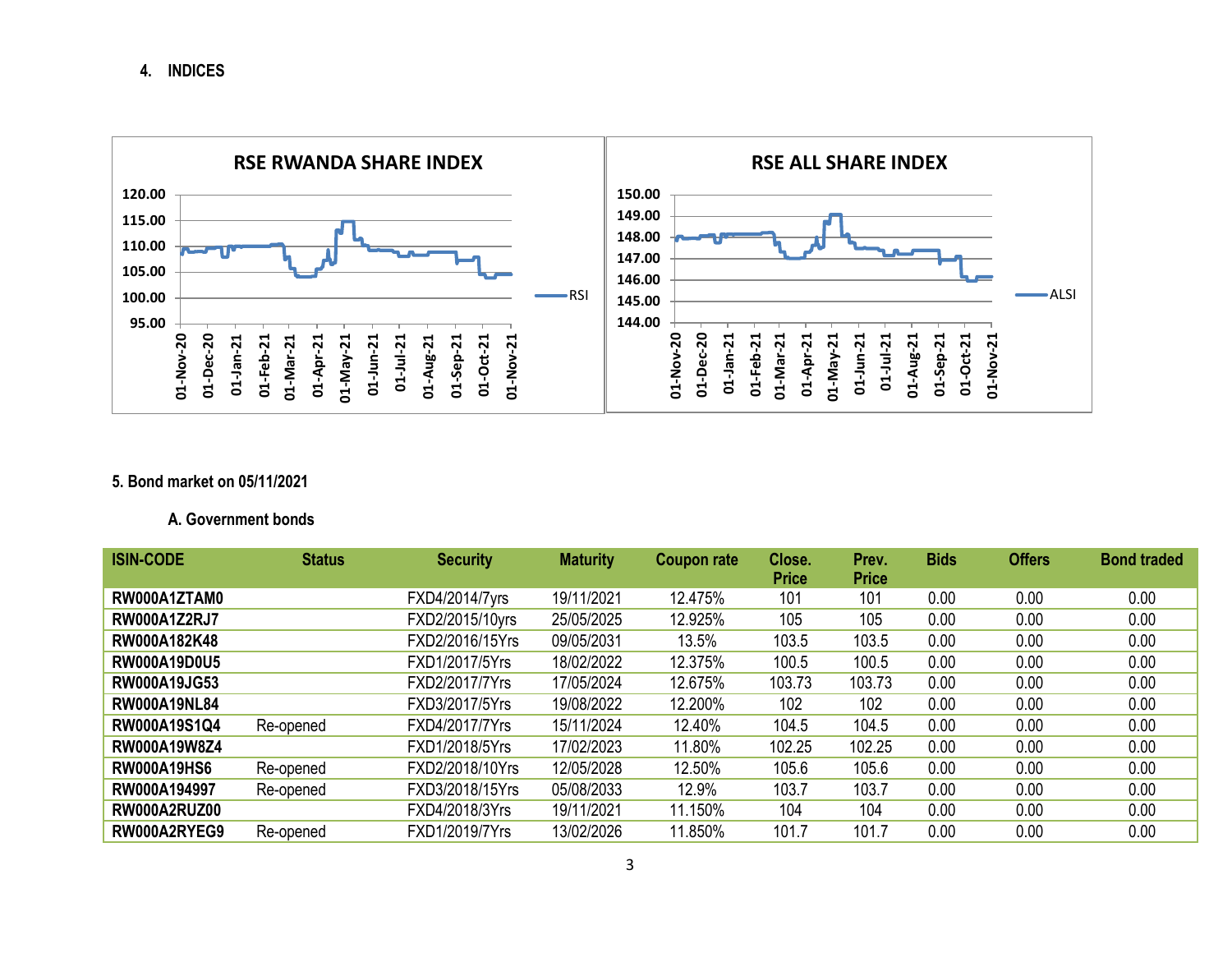| RW000A2R26W1        | Re-opened | FXD2/2019/5Yrs  | 17/05/2024 | 11.300% | 104    | 104    | 0.00 | 0.00 | 0.00 |
|---------------------|-----------|-----------------|------------|---------|--------|--------|------|------|------|
| <b>RW000A2R64M3</b> | Re-opened | FXD3/2019/20Yrs | 29/07/2039 | 13.250% | 103.9  | 103.9  | 0.00 | 0.00 | 0.00 |
| <b>RW000A2SA2Y9</b> | Re-opened | FXD4/2019/3Yrs  | 18/11/2022 | 10.950% | 103    | 103    | 0.00 | 0.00 | 0.00 |
| <b>RW000A2SA2Z6</b> | Re-opened | FXD5/2019/7Yrs  | 13/11/2026 | 11.550% | 104.7  | 104.7  | 0.00 | 0.00 | 0.00 |
| <b>RW000A2SB2X0</b> |           | FXD1/2020/3Yrs  | 20/01/2023 | 10.800% | 103    | 103    | 0.00 | 0.00 | 0.00 |
| <b>RW000A28UBB2</b> | Re-opened | FXD2/2020/15Yrs | 02/02/2035 | 12.550% | 102.7  | 102.7  | 0.00 | 0.00 | 0.00 |
| <b>RW000A28VKN6</b> |           | FXD3/2020/3Yrs  | 24/03/2023 | 10.650% | 100.04 | 100.04 | 0.00 | 0.00 | 0.00 |
| <b>RW000A28XYS2</b> | Re-opened | FXD4/2020/10Yrs | 10/05/2030 | 12.150% | 103.7  | 103.7  | 0.00 | 0.00 | 0.00 |
| <b>RW000A281XB8</b> | Re-opened | FXD5/2020/5Yrs  | 18/08/2025 | 11.145% | 103    | 103    | 0.00 | 0.00 | 0.00 |
| <b>RW000A281XA0</b> | Re-opened | FXD6/2020/20Yrs | 27/07/2040 | 13.150% | 101.5  | 101.5  | 0.00 | 0.00 | 0.00 |
| RW000A283W59        | Re-opened | FXD7/2020/7Yrs  | 12/11/2027 | 11.435% | 104    | 104    | 0.00 | 0.00 | 0.00 |
| RW000A3KMCV0        |           | FXD1/2021/5Yrs  | 13/02/2026 | 11.00%  | 100    | 100    | 0.00 | 0.00 | 0.00 |
| RW000A3KMCW8        | Re-opened | FXD2/2021/10Yrs | 07/02/2031 | 12.00%  | 103.6  | 103.6  | 0.00 | 0.00 | 0.00 |
| RW000A3KQVN8        | Re-opened | FXD3/2021/15Yrs | 02/05/2036 | 12.50%  | 104.5  | 104.5  | 0.00 | 0.00 | 0.00 |
| RW000A3KVKE0        |           | FXD4/2021/20Yrs | 26/07/2041 | 13.00%  | 104    | 104    | 0.00 | 0.00 | 0.00 |

**B. Corporate bonds** 

| <b>ISIN-CODE</b>    | Status | Security        | <b>Maturity</b> | Coupon rate | Close.<br><b>Price</b> | Prev.<br>Price | Bids | <b>Offers</b> | <b>Bond traded</b> |
|---------------------|--------|-----------------|-----------------|-------------|------------------------|----------------|------|---------------|--------------------|
| <b>RW000A3KU2U0</b> |        | ECTL/2021/10Yrs | 11/06/2031      | 13.75%      | 0.00                   | 0.00           | 0.00 | 0.00          | 0.00               |

# **6. WEEKLY REPORT ON 05/11/2021**

# **1. EQUITY MARKET**

| <b>PREVIOUS WEEK</b> |        |             |              | <b>THIS WEEK</b> |        |             |              |                 | <b>VARIATION</b> |  |
|----------------------|--------|-------------|--------------|------------------|--------|-------------|--------------|-----------------|------------------|--|
| <b>Date</b>          | Volume | Value (Frw) | <b>Deals</b> | <b>Date</b>      | Volume | Value (Frw) | <b>Deals</b> | Change in value | $\%$             |  |
| 25-Oct-21            | 28,500 | 5,150,000   | 2.00         | 01-Nov-21        | 2,100  | 252,000     | 1.00         | (4,898,000)     | (95.10)          |  |
| 26-Oct-21            | 0.00   | 0.00        | 0.00         | 02-Nov-21        | 500    | 22,500      | 1.00         | 22,500          | 100.00           |  |
| 27-Oct-21            | 39,800 | 2,231,000   | 3.00         | 03-Nov-21        | 19,900 | 3,249,000   | 6.00         | 1,018,000       | 45.62            |  |
| 28-Oct-21            | 4,300  | 933,500     | 5.00         | 04-Nov-21        | 400    | 100,000     | 1.00         | (833,500)       | (89.28)          |  |
| 29-Oct-21            | 22,400 | 3,140,000   | 3.00         | 05-Nov-21        | ,500   | 67,500      | 1.00         | (3,072,500)     | (97.85)          |  |
| <b>TOTAL</b>         | 95,000 | 11,454,500  | 13.00        | <b>TOTAL</b>     | 24,400 | 3,691,000   | 10.00        | (7,763,500)     | (67.77)          |  |